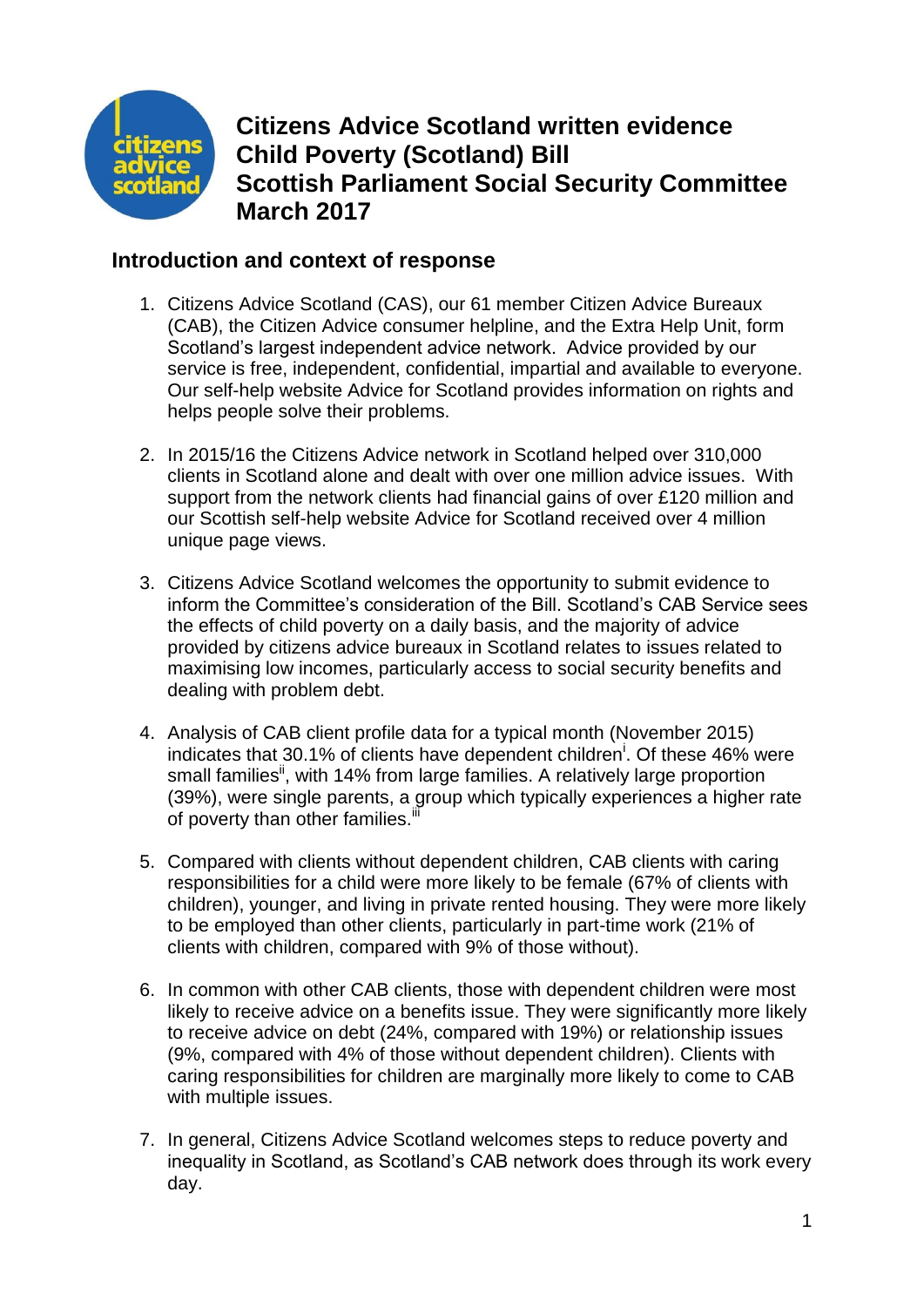## *Whether you agree that statutory child poverty targets should be re-introduced for Scotland?*

- 8. **Citizens Advice Scotland agrees that the Scottish Government should include in statute an ambition to eradicate child poverty. It is equally important however that this ambition is backed up by clear strategies with specific, measurable and deliverable actions that are directly linked to reducing the levels of child poverty in Scotland.**
- 9. Additionally, whilst tackling child poverty is an important ambition for Scotland, other forms of poverty and inequality continue to cause negative experiences for individuals and are extremely costly in terms of causing knock-on costs for public services.
- 10.For instance, whilst 1 in 3 CAB clients who needed advice on foodbanks had dependent children – a very sobering reminder that Scotland has a long way to go to eradicate child poverty - 60% of clients advised on foodbanks lived alone.<sup>iv</sup> Scottish Government statistics indicated that 26% of single working age women and 25% of single working age men were in relative poverty after housing costs.<sup>v</sup>
- 11.**Citizens Advice Scotland would recommend the Scottish Government also consider poverty and inequality affecting all groups as part of its ambition and strategy.**

#### *The appropriateness and scope of the 4 proposed targets*

- 12.The targets proposed in the Bill are identical to those in the Child Poverty Act 2010, with the exception of a more ambitious target for persistent poverty, and that the timescales has been extended from 2020 to 2030. Citizens Advice Scotland is content with these proposals, given that the original 2020 target is extremely unlikely to be met.
- 13.**Citizens Advice Scotland agrees that the proposed measures – proportion of children in relative poverty; in absolute poverty; in persistent poverty; and a combined low income and material deprivation metric – are acceptable measures for the targets.**
- 14.**In addition, Citizens Advice Scotland recommends the Scottish Government consider including the proportion of children in severe poverty (those living with equivalised household income below 50% of UK median income) to ensure that the depth of poverty is reflected in the targets.**
- 15.According to the most recent figures, the majority of people in poverty were also in severe poverty, particularly after housing costs, with 13% of children in severe poverty after housing costs (AHC).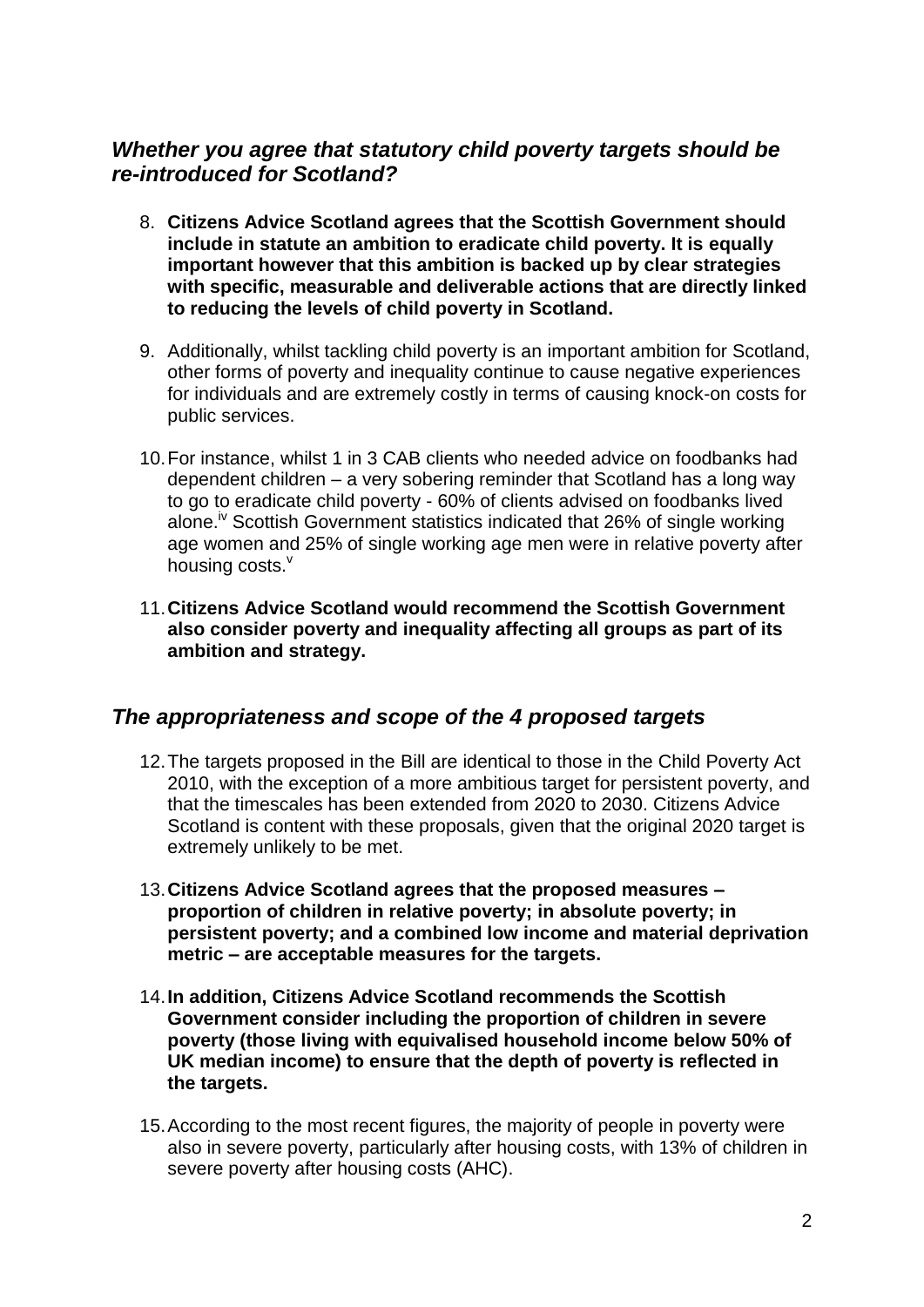16.Ongoing analysis of CAB case evidence over the last four years has shown that more and more citizens advice bureaux clients are experiencing periods of no income, and are unable to afford essentials, including food, gas and electricity to heat their homes, as well as priority payments such as rent. During 2014/15, advice related to food banks was provided on 7,400 occasions by citizens advice bureaux in Scotland in Scotland, an increase of 47% on the previous year. During 2014/15, at least 1 in 42 enquiries featured advice regarding food banks.<sup>1</sup> CAS would consider it important to eradicate more extreme child poverty, and including a severe poverty measurement may be a way to capture that.

#### *Whether interim targets are needed*

- 17.**Citizens Advice Scotland would recommend that the Scottish Government undertake analysis and research on the feasibility of eradicating child poverty by particular dates, and what steps would require to be taken to achieve it, and consider introducing interim targets based on these.**
- 18.Whilst it is important that challenging ambitions to eradicate child poverty are set, it is important that they are realistic. The Child Poverty Act 2010 aimed to achieve the targets in the ten years to 2020, which looks extremely unlikely to be achieved.

## *The proposed arrangements for reporting progress towards meeting the targets and how best to hold the Scottish Government to account*

- 19.**Citizens Advice Scotland would recommend that Delivery Plans are set every three years, as is currently required, rather than every five years. CAS agrees that Scottish Government should report on the Delivery Plan annually.**
- 20.Revising plans every three years will allow for more focussed objectives covering the medium term, and ensure the issue is never far from Ministers' minds. It would also help mitigate problems being caused by unexpected or developing events rendering parts of a plan out of date before its expiry.
- 21.Whilst we understand the desire to match the length of the Scottish Parliamentary term, producing Delivery Plans on a more frequent basis would ensure that each Scottish Government would be responsible for the development, delivery and implementation of the plan, without being able to leave difficult aspects to its successors. If overlap between Parliamentary

**<sup>.</sup>** 1 Living at the Sharp End: CAB Clients in Crisis – Citizens Advice Scotland, July 2016. <http://www.cas.org.uk/publications/living-sharp-end>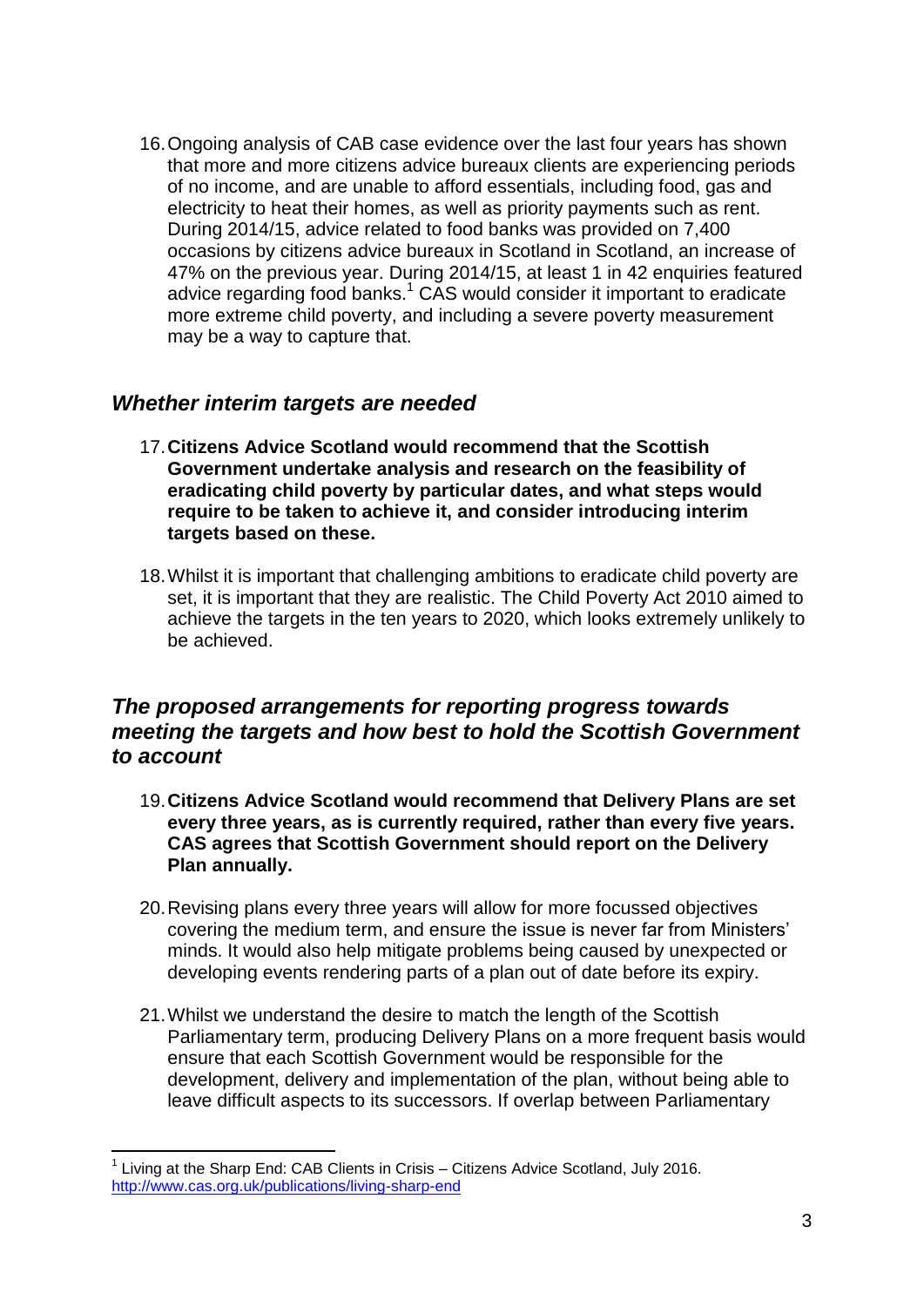terms is a concern, then requiring plans to be produced every two-and-a-half years (half the length of the term) might be an alternative.

## *The responsibility placed on local councils and health boards to make local progress reports*

- 22.**Citizens Advice Scotland agrees that local authorities should report on measures taken to reduce child poverty. CAS would also recommend local authorities produce child poverty (or poverty and inequality) strategies, making the most of independent expertise and the best evidence in their development.**
- 23. In the last two years a number of local authorities, such as Renfrewshire $v<sup>i</sup>$ , Shetland<sup>vii</sup> and Fife<sup>viii</sup> have established independent Commissions to consider evidence and develop recommendations for addressing poverty and inequality in the area. These models have been well-received and have resulted in local authorities adopting strategic plans for addressing child poverty (or poverty and inequality more widely), with bold and challenging targets. Actions by local government, as well as central government will be required to meet a goal of eradicating child poverty by 2030.

## *The existing Child Poverty Measurement Framework and its 37 indicators*

- 24.**Citizens Advice Scotland welcomes the general approach to measuring drivers and impacts of poverty. However, there are a number of important indicators of child poverty that are missing, in the main relating to families' incomes.**
- 25.Wages, tax and benefits are critical to increasing family incomes and lifting them out of poverty. There are also a number of other important areas affecting living costs that are not included. This is due to them being reserved matters, which were not permitted to be included in Scottish Government strategies under the Child Poverty Act 2010.
- 26.Given the removal of Scotland from the scope of the Act (now renamed the Life Chances Act), this barrier no longer exists. Whilst the Scottish Parliament does not necessarily have control over all of the policy levers in these areas, Citizens Advice Scotland would recommend the Scottish Government consider the following for inclusion in a revised measurement framework:
- The adequacy of social security benefits, compared to the level of income needed to lift families out of poverty.
- Unemployment rate of parents (in addition to employment and underemployment rates)
- The take-up rates of social security benefits associated with increasing parents' incomes.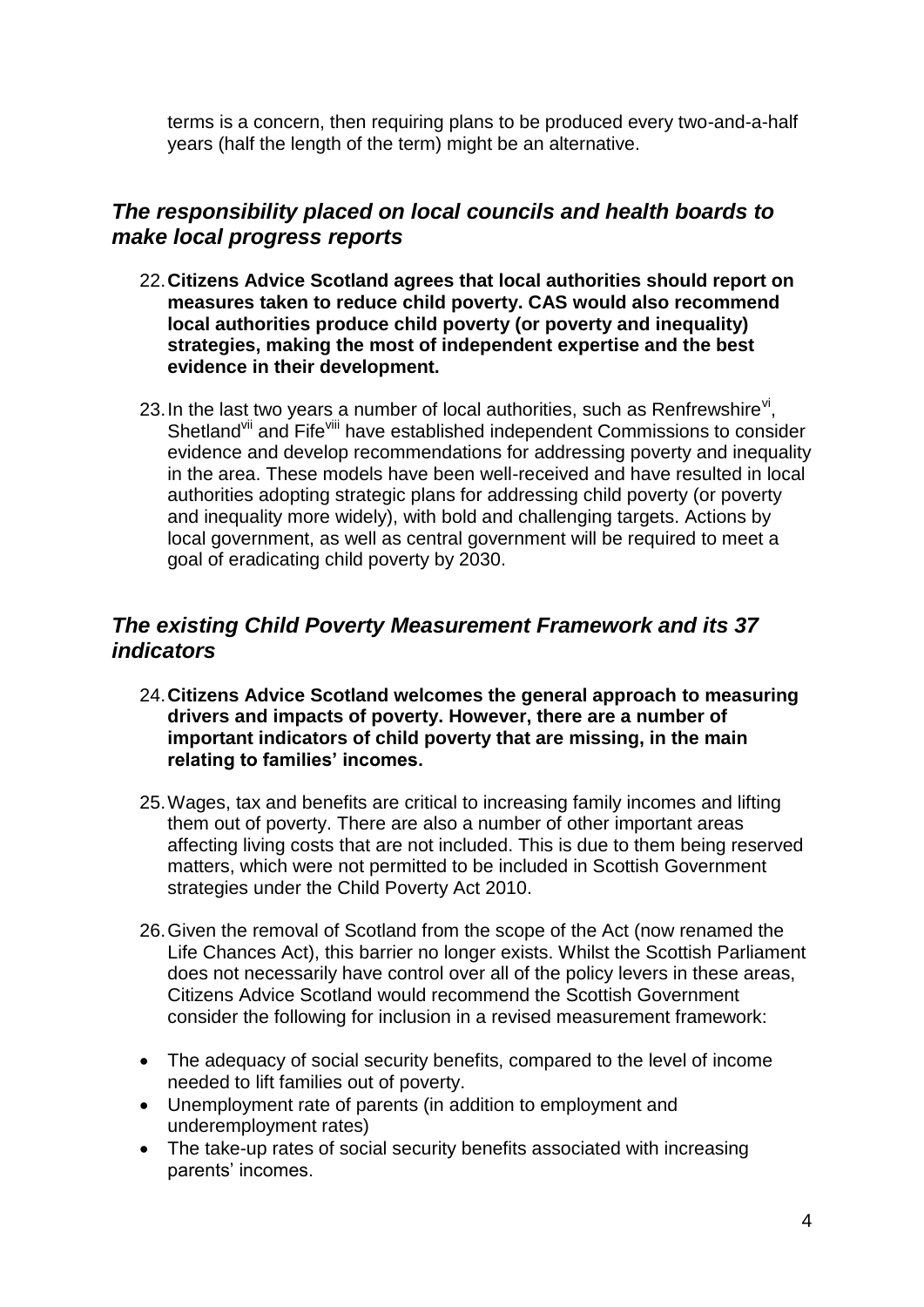- The proportion of income spent on housing costs amongst the lowest income households.
- The proportion of income spent on essential goods and services amongst the lowest income households.
- The availability of childcare, as well as the cost.
- The rate of in-work poverty
- $\bullet$  The level of food insecurity<sup>ix</sup>
- $\bullet$  The extent of the 'poverty premium' in essential goods and services<sup>x</sup>
- 27.Citizens Advice Scotland would also recommend reviewing the measurement framework to ensure clarity of purpose, and how the indicators relate to the ultimate aspiration of eradicating child poverty, as measured by the four proposed indicators in the Bill. The four indicators in the Bill are primarily focussed on income, whereas the majority of indicators in the framework relate to improved life chances and sustainable places, which whilst important do not have the same direct connection to maximising income and lifting children out of poverty.

#### *Although not in this Bill, the Scottish Government has committed to establishing a national poverty and inequality commission. What should this commission's status and powers be in relation to this Bill?*

- 28.**Citizens Advice Scotland would recommend that an independent body is included in statute as part of the Bill to ensure that it has a clear and ongoing function in tackling child poverty.**
- 29.This may be the Poverty and Inequality Commission depending on its detailed remit which is yet to be published. There could also be a statutory role for the independent Poverty Adviser or the Ministerial Advisory Group as appropriate.
- 30.Independent experts including those with lived experience of poverty have an important function, both in shaping the legislation, but also advising the Scottish Government on the delivery of strategies to eradicate child poverty. Developing this would allow the Scottish Government to draw on the wealth of expertise on the causes, consequences and possible solutions to poverty that exists outside of government. Involvement of independent organisations and individuals will help ensure that the ambitious targets for eradicating child poverty are met.
- 31.It is important that if multiple independent groups are established their role in tackling child poverty, as well as other strategies to reduce poverty and inequality is clear to avoid confusion over priorities or functions. The Scottish Government appears to have recognised the need for comprehensive action on poverty, including the proposed establishment of the bodies mentioned above, as well as the publication of a Fairer Scotland Action Plan<sup>xi</sup>. However, it needs to be clear how these actions, along with others, relate to the specific targets related to child poverty proposed to be set out in statute.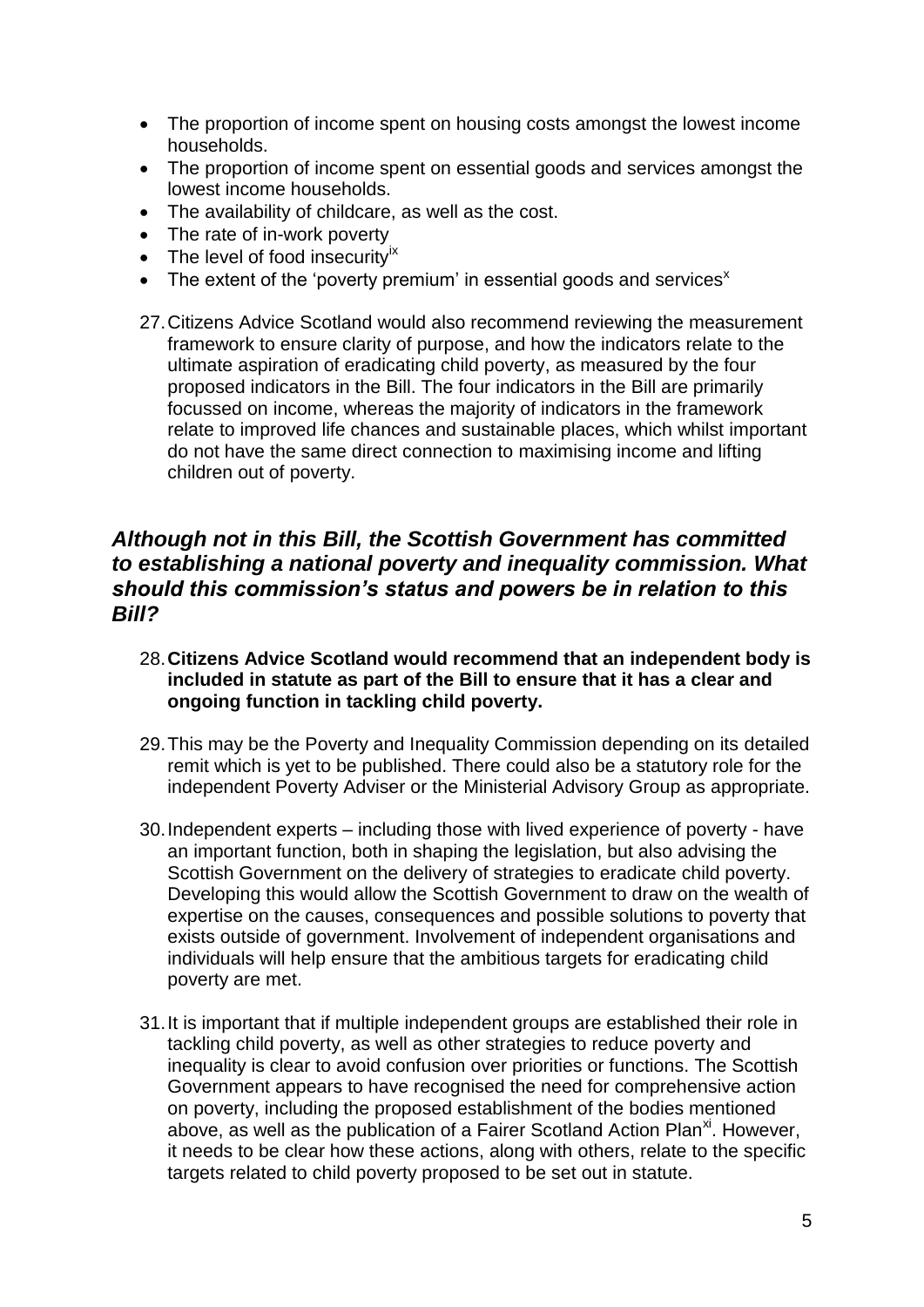32.**Citizens Advice Scotland would recommend the Scottish Government ensure that plans to tackle poverty and inequality more widely are consistent and complementary with the targets set out in the Bill, and collectively represent a focussed set of actions towards the eradication of poverty and inequality from Scotland.**

#### *Any other issues you think are relevant to this Bill*

- 33.**In its strategic plans following the Bill, Citizens Advice Scotland would recommend that the Scottish Government sets out how it intends to work with the UK Government to ensure that all necessary actions are taken to meet the targets.**
- 34.Eradicating child poverty by 2030 will require a sustained and focussed programme of activities across a number of areas, including reserved matters. Whilst a number of matters related to addressing child poverty – such as education, health and public transport are within the remit of the Scottish Parliament, other areas directly related to increasing family income, such as the National Minimum Wage, most 'safety net' social security benefits, and areas of taxation are reserved to the UK Parliament.

*The Scottish Association of Citizens Advice Bureaux - Citizens Advice Scotland (Scottish charity SC016637)*

In 2014/15, 37% of lone parents were in poverty after housing costs. Equality characteristics of people in poverty in Scotland 2014/15 – Scottish Government Communities Analysis, August 2016 [http://www.gov.scot/Topics/Statistics/Browse/Social-](http://www.gov.scot/Topics/Statistics/Browse/Social-Welfare/IncomePoverty/CoreAnalysis/povertyanalysis)[Welfare/IncomePoverty/CoreAnalysis/povertyanalysis](http://www.gov.scot/Topics/Statistics/Browse/Social-Welfare/IncomePoverty/CoreAnalysis/povertyanalysis)

**.** 

<sup>i</sup> Compared with 27.1% from families without dependent children, 30.3% single adults and 8.4% single pensioners.

Small families defined as 2 adults, 1 or 2 dependent children; large families as 2 adults and 3 or more dependent children, or 3 or more adults with 1 or more dependent children.

Living at the Sharp End: CAB Clients in Crisis – Citizens Advice Scotland, July 2016. <http://www.cas.org.uk/publications/living-sharp-end>

v Equality characteristics of people in poverty in Scotland, 2014/15 – Scottish Government Communities Analysis, August 2016 [http://www.gov.scot/Topics/Statistics/Browse/Social-](http://www.gov.scot/Topics/Statistics/Browse/Social-Welfare/IncomePoverty/CoreAnalysis/povertyanalysis)[Welfare/IncomePoverty/CoreAnalysis/povertyanalysis](http://www.gov.scot/Topics/Statistics/Browse/Social-Welfare/IncomePoverty/CoreAnalysis/povertyanalysis)

vi Tackling Poverty Strategy 2015-2017 – Renfrewshire Council, October 2015 [http://www.renfrewshire.gov.uk/media/1040/Tackling-Poverty-Strategy-2015-](http://www.renfrewshire.gov.uk/media/1040/Tackling-Poverty-Strategy-2015-2017/pdf/TacklingPovertyStrategy.pdf) [2017/pdf/TacklingPovertyStrategy.pdf](http://www.renfrewshire.gov.uk/media/1040/Tackling-Poverty-Strategy-2015-2017/pdf/TacklingPovertyStrategy.pdf)

vii On Da Level: Achieving a Fairer Shetland – Shetland's Commission on Tackling Inequalities, March 2016 [http://www.shetland.gov.uk/equal-](http://www.shetland.gov.uk/equal-shetland/documents/OnDaLevel_Full_Version_13_April_16.pdf)

[shetland/documents/OnDaLevel\\_Full\\_Version\\_13\\_April\\_16.pdf](http://www.shetland.gov.uk/equal-shetland/documents/OnDaLevel_Full_Version_13_April_16.pdf)

**WII** Fairness Matters – Fairer Fife Commission, November 2015 [http://www.fifedirect.org.uk/minisites/index.cfm?fuseaction=page.display&pageid=6EE8041B-E387-](http://www.fifedirect.org.uk/minisites/index.cfm?fuseaction=page.display&pageid=6EE8041B-E387-D685-6DBE9BE4D5C06929&siteID=6EE6DD98-ED66-5C2C-CFE1A79C6D975A5D)

[D685-6DBE9BE4D5C06929&siteID=6EE6DD98-ED66-5C2C-CFE1A79C6D975A5D](http://www.fifedirect.org.uk/minisites/index.cfm?fuseaction=page.display&pageid=6EE8041B-E387-D685-6DBE9BE4D5C06929&siteID=6EE6DD98-ED66-5C2C-CFE1A79C6D975A5D)